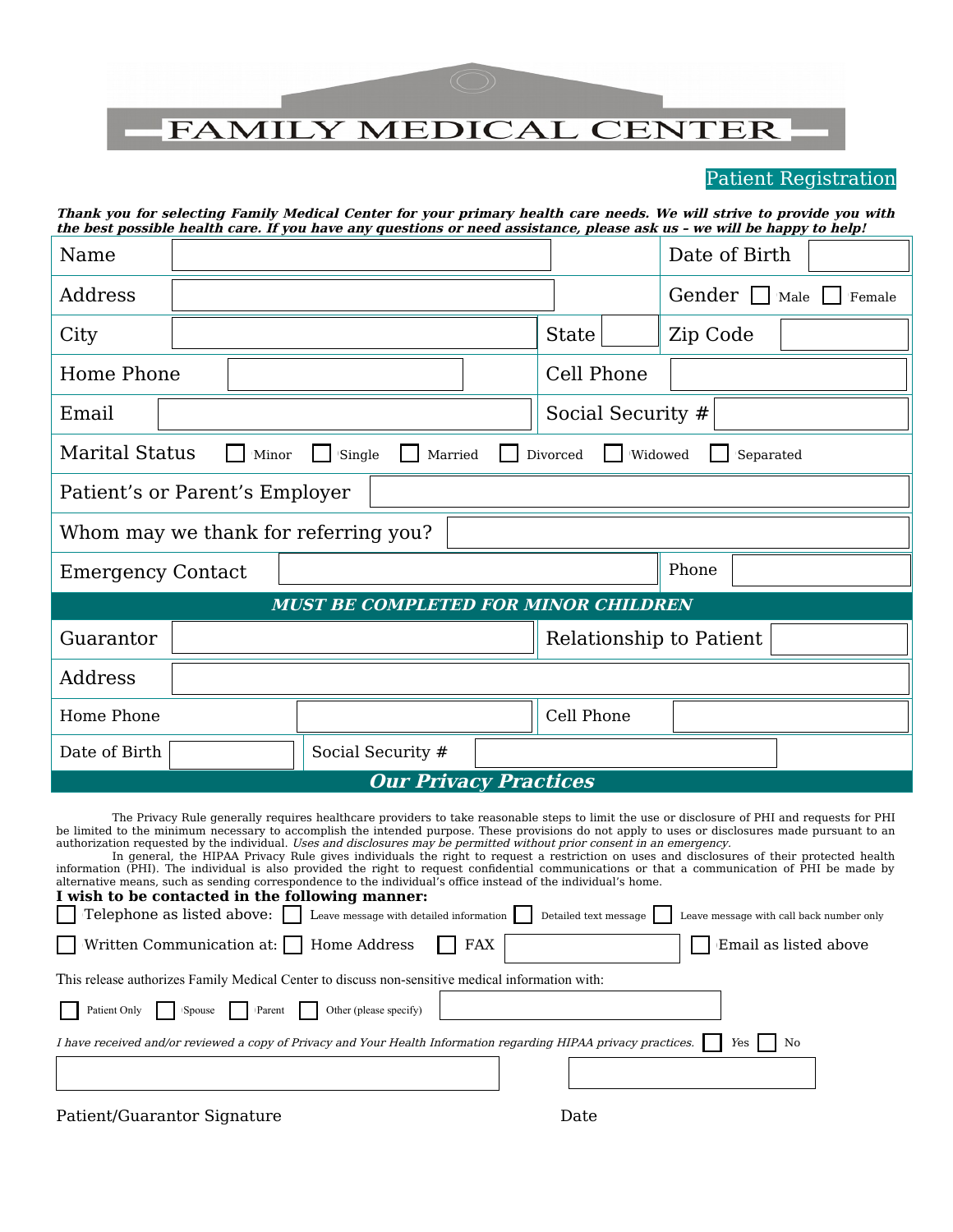## **FAMILY MEDICAL CENTER**

### Financial Policy

Thank you for choosing Family Medical Center as your primary healthcare provider. The following is our Financial Policy. If you have any questions or concerns about our payment policies, please do not hesitate to ask our business office personnel. We ask that all patients read and sign our Financial Policy prior to seeing a provider.

- We accept assignment from most major insurance companies and participating provider plans. However, you must understand that:
- 1. Your insurance policy is a contract between you, your employer and the insurance company. We are NOT a party to that contract.
- 2. All charges are your responsibility whether your insurance carrier pays or not.
- 3. Fees for services, along with unpaid deductibles, co-insurance and co-payments, are due at the time of treatment.
- 4. A \$10.00 service fee will be assessed if deductibles, co-insurance and/or co-payments are not paid at the time of service.
- 5. If your insurance carrier does not pay your balance in full within 30 days, we may ask that you contact your carrier to request prompt payment.
- 6. Any changes in insurance coverage, employment, address, and/or telephone number must be provided to the receptionist upon check-in. If the patient's insurance carrier fails to verify coverage, the patient/guarantor must pay for services in full at the time services are rendered. At all times, the office must maintain on file, a copy of the patient's insurance card and the patient/guarantor's driver's license.
- 7. Checks returned by the bank due to non-sufficient funds or account closures will incur a returned check fee of \$30.00 and may be represented electronically or by paper draft and your bank account will be debited or drafted for the check amount, service fees, and related expenses permitted by law. Any check not paid, along with the fees, within 10 business days, **WILL** be turned over to the Williamson County Attorney for prosecution. Additional checks will not be accepted.
- 8. If you are unable to keep your scheduled appointment, please call at least 24 hours in advance so that we may offer that appointment to another patient in need and reschedule your appointment for another time. If you fail to cancel your appointment, you will be charged a \$25.00 missed appointment fee. **Patients who arrive more than 10 minutes late for a scheduled appointment (5 minutes for a sick visit) will be asked to reschedule their appointment.**
- 9. Unpaid balances over 60 days may be assessed a \$20.00/month billing fee**.**
- 10. Unpaid balances over 90 days may be subject to collections via small claims court, attorney and/or collection agency. All collection fees are the sole responsibility of the patient/guarantor and the patient/guarantor agrees to reimburse Family Medical Center for any fees of the collection agency and will be based on a percentage at a maximum of 30% of the debt, and all costs, and expenses, including attorney's fees, we incur in such collection efforts. Collection fees will be added to the account at the time it is placed with a collection agency.
- 11. Completion of forms such as FMLA, Disability, and Disabled Placard are subject to a \$25.00 charge if not completed during an office visit.
- 12. A patient may request a copy of their medical record. Requests must be submitted in writing and signed by the patient or parent/guardian if the patient is a minor child. Patients must allow 10 working days for medical records requests to be processed. In most cases, there is no charge to the patient if medical records are forwarded to another physician/clinic for continued care. If a patient requests a copy of the medical record for personal use, a charge of \$25.00 will be assessed for 1-50 pages. An additional charge of \$.50/page will be assessed for medical records of greater than 50 pages. The patient must pay the duplication fees prior to release of the copies. The clinic and staff recognize the importance of maintaining the confidentiality of each patient's private health information and are therefore trained in appropriate medical records and confidentiality laws and procedures.

#### We understand that unforeseen circumstances and temporary hardships may affect timely payment of your balance. We encourage you to communicate any such problems so that we can assist you in the management of your account.

I agree that I have read and understand this document in its entirety. I have had the opportunity to ask and have my questions answered to my satisfaction. I certify that I am the patient or am duly authorized by the patient or by law to execute the following agreement and permit photographic or other facsimile reproduction of this authorization to be used in place of the original assignment. I authorize the release of any medical records or demographic information necessary to process my insurance claims. I hereby assign to Family Medical Center, the medical and/or surgical benefits I am entitled from my insurance company(s) and/or Medicare and Medicaid.

Guarantor Signature Signature Signature Signature of Patient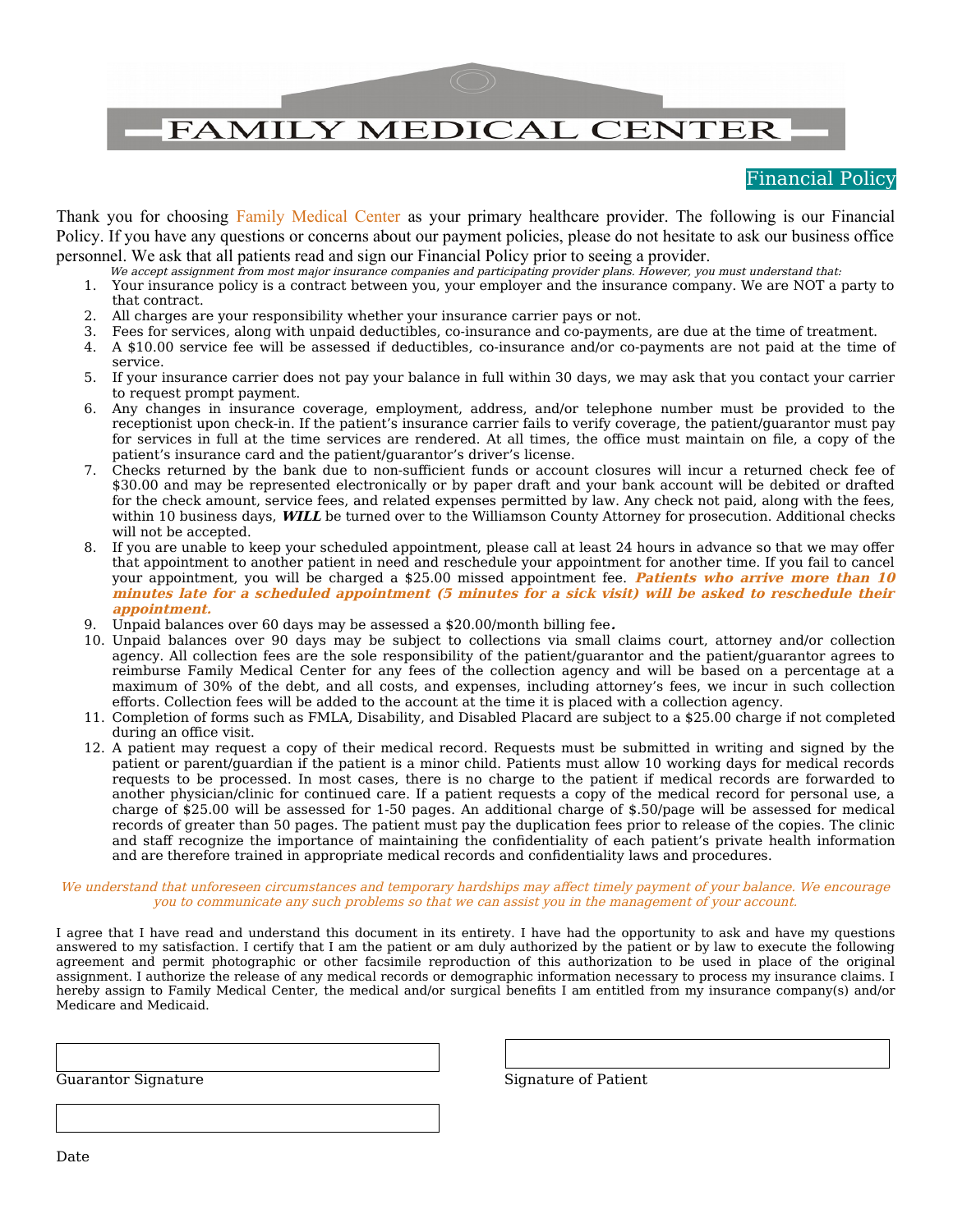

## Agreement to Treatment

Thank you for choosing Family Medical Center as your primary medical care provider. If you have any questions or concerns about the following information, please do not hesitate to ask your provider, nursing staff or business office staff. We ask that all patients read and sign this notice prior to seeing a medical care provider.

Medicine is a unique practice. Every individual and every medical problem is different. We practice medicine one patient at a time, which is good news for you! In this practice, it is not uncommon for patients to be inconvenienced by a wait. Although we make every effort to ensure that patients are seen in a timely manner, emergent or unexpected needs of other patients may cause delays. We respect your schedule and apologize for any inconvenience. Our staff will keep you informed so that you may choose to wait or to reschedule. We value our staff and are committed to providing exceptional medical care and customer service. We expect that our patients give our staff and us the same respect and professionalism they receive.

**Test Results** – The clinic receives the results of laboratory tests and diagnostic imaging within 48 business hours to one business week depending upon the particular test or procedure and the laboratory vendor. Upon receipt of the laboratory or imaging report, the **provider** must review and interpret the results and provide instruction or other feedback for the patient. **This process may take up to an additional week.** Patients receive the results of their laboratory tests or diagnostic imaging via the patient portal or by telephone, whichever the patient prefers. At the patient's request an alternate format may be used. **Patients are asked to allow 10-14 days for results to be available, prior to inquiring at the clinic**. The providers or nursing staff will address any laboratory or imaging results requiring immediate patient follow up personally.

**Medication Refills** – **Medication refills must be requested at the patient's pharmacy 5-7 days before they are needed**. The pharmacy will fax/transmit a Medication Refill Request that provides all the information necessary for the providers to consider a prescription refill. Refill requests may be denied if the patient has failed to follow up, is in need of laboratory or imaging studies, is requesting a refill too soon, or for various other reasons. **Patients must allow our office 3-5 days to process medication refill requests.**

- Patients requiring triplicate prescriptions must call our office to request a refill at least 72 hours in advance.
- We do not refill antibiotics, narcotic pain medications or cough medications without an office visit.
- Medications will not be refilled outside of regular office hours.

**After Hours** – Office hours are from 8:30 am – 12:00 pm and 1:00 pm – 4:30 pm, Monday through Friday. Should a patient need to contact a provider outside regular office hours, the clinic's after hours recording provides instructions for after hours callers. Emergencies must dial 911 immediately.

I am voluntarily seeking healthcare and hereby consent to medical treatment, procedures, laboratory tests and other healthcare services. I have the right to refuse specific treatments or procedures. I agree that I have read and understand this document in its entirety. I certify that I am the patient or am duly authorized by the patient or by law to execute the following agreement. I authorize the release of any medical records or demographic information necessary to consulting physicians, clinics, hospitals, therapists, or testing facilities for my continued care.

| <b>Guarantor Signature</b> |
|----------------------------|

Signature of Patient

Date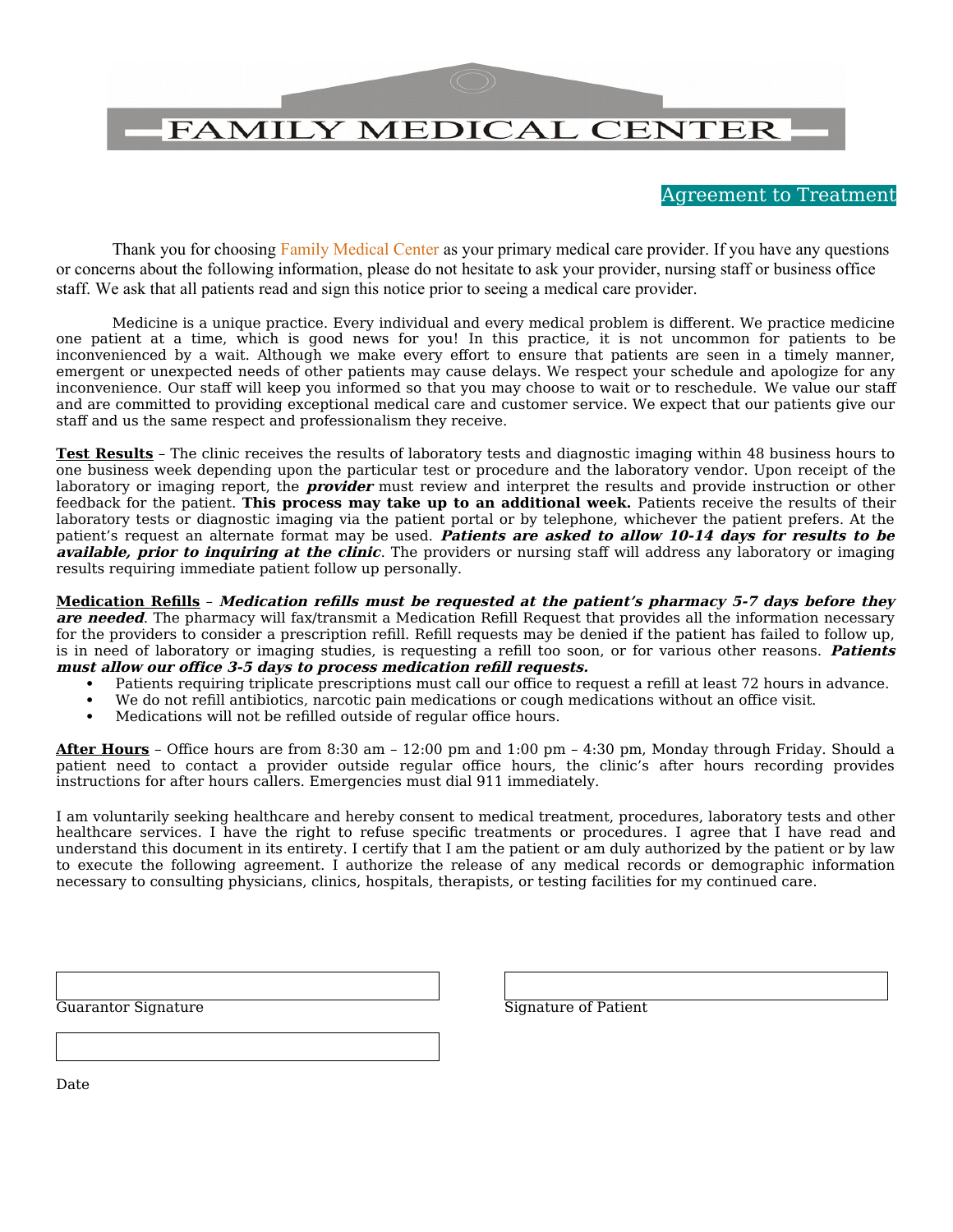# **FAMILY MEDICAL CENTER**

## **Informed Consent for Telemedicine Services**

Telemedicine involves the use of electronic communications to enable healthcare providers and individual patients to share medical information for the purpose of improving patient care. The information may be used for diagnosis, follow-up and/or education, remote physical monitoring and may include any of the following:

- Patient medical records
- Medical images
- Live two-way audio and video
- Live audio only
- Output data from medical devices and sound and video files

Electronic systems used will incorporate network and software security protocols to protect the confidentiality of patient identification and imaging data and will include measures to safeguard the data and to ensure its integrity against intentional or unintentional corruption.

Responsibility for the patient care should remain with the patient's local clinician, if you have one, as does the patient's medical record.

### **Expected Benefits:**

- Improved access to medical care by enabling a patient to remain in his/her home.
- More efficient medical evaluation and management.

### **Possible Risks:**

As with any medical procedure, there are potential risks associated with the use of telemedicine. These risks include, but may not be limited to:

- In rare cases, the provider may determine that the transmitted information is of inadequate quality, thus necessitating a faceto-face meeting with the patient, or at least a rescheduled video consult;
- Delays in medical evaluation and treatment could occur due to deficiencies or failures of the equipment;
- In very rare instances, security protocols could fail, causing a breach of privacy of personal medical information;
- In rare cases, a lack of access to complete medical records may result in adverse drug interactions or allergic reactions or other judgment errors.

By signing below, you acknowledge that you understand and agree with the following:

- 1. I understand that the laws that protect privacy and the confidentiality of medical information also apply to telemedicine, and that no information obtained in the use of telemedicine, which identifies me, will be disclosed without my written consent.
- 2. I understand that I have the right to withhold or withdraw my consent to the use of telemedicine in the course of my care at any time, without affecting my right to future care or treatment.
- 3. I understand the alternatives to telemedicine as they have been explained to me, and in choosing to participate in a telemedicine, I understand that some parts of the exam involving physical tests may be conducted by individuals at my location, or at a testing facility, at the direction of the consulting healthcare provider.
- 4. I understand that I may expect the anticipated benefits from the use of telemedicine in my care, but that no results can be guaranteed or assured.
- 5. I understand that my healthcare information may be shared with other individuals for scheduling and billing purposes. Others may also be present during the consultation other than my healthcare provider and consulting healthcare provider in order to operate the video equipment. The above mentioned individuals will all maintain confidentiality of the information obtained. I further understand that I will be informed of their presence in the consultation and thus will have the right to request the following: (1) omit specific details of my medical history/physical examination that are personally sensitive to me; (2) ask non-medical personnel to leave the telemedicine examination room; and/or (3) terminate the consultation at any time.

### **Patient Consent To The Use of Telemedicine**

I have read and understand the information provided above regarding telemedicine, have discussed it with my provider or such assistants as may be designated, and all of my questions have been answered to my satisfaction.

I have read this document carefully, and understand the risks and benefits of the telecmedicine consultation and have had my questions regarding the procedure explained and I hereby give my informed consent to participate in a telemedicine visit under the terms described herein.

Signature of Patient Date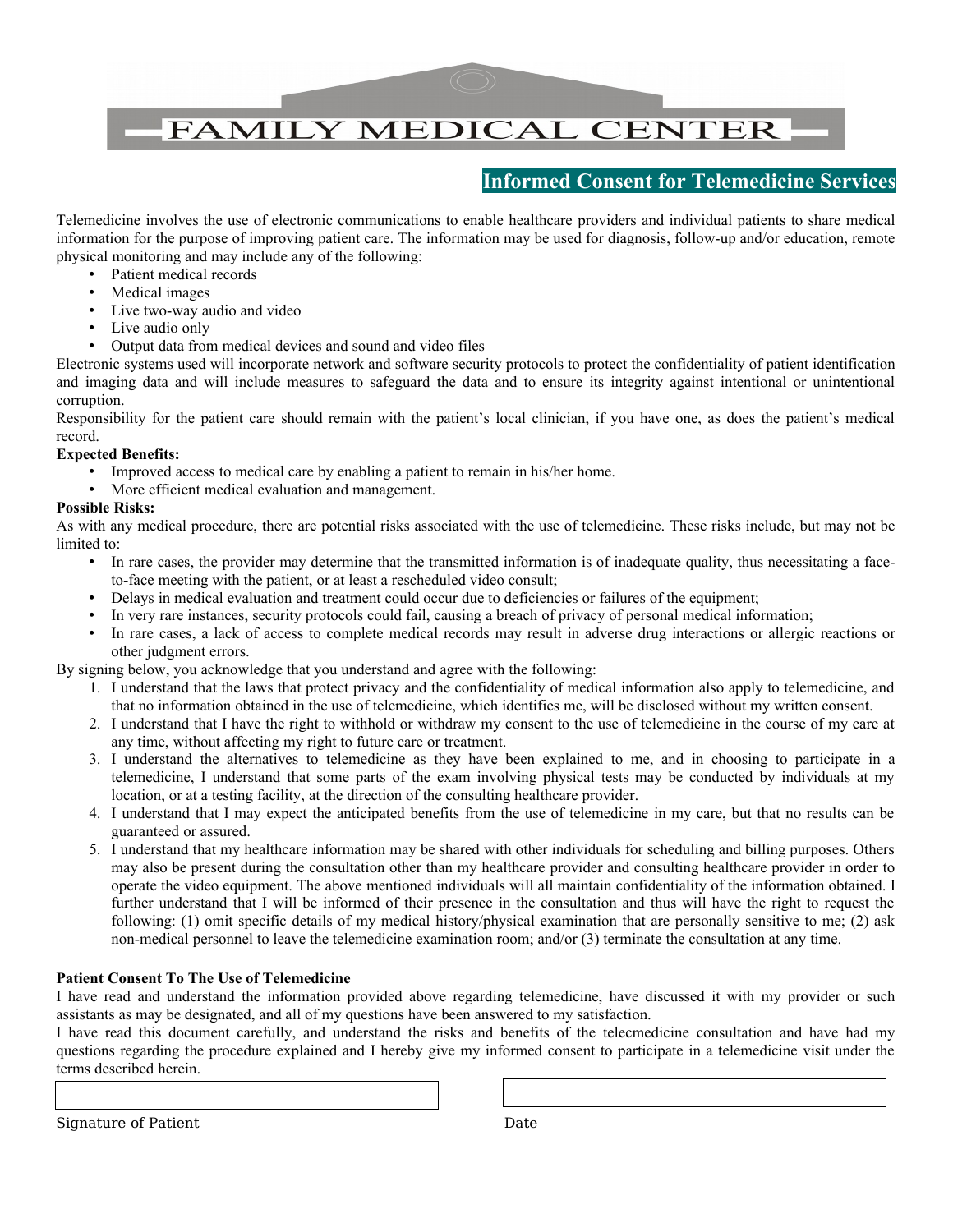## FAMILY MEDICAL CENTER

### Health History

| Have you ever been diagnosed with any of the following? |                       |                          |  |  |  |
|---------------------------------------------------------|-----------------------|--------------------------|--|--|--|
| Stroke                                                  | Tuberculosis          | Immune Disorder          |  |  |  |
| Neurological Disorder                                   | <b>Diabetes</b>       | <b>HIV/AIDS</b>          |  |  |  |
| <b>High Blood Pressure</b>                              | Peptic Ulcers         | <b>Bleeding Disorder</b> |  |  |  |
| High Cholesterol                                        | Colon Polyps          | Mental Health Issues     |  |  |  |
| <b>COPD</b>                                             | Osteoporosis          | Cancer                   |  |  |  |
| Asthma                                                  | Musculoskeletal Issue | Insomnia                 |  |  |  |
| Depression                                              | Anxiety               | Sleep Apnea              |  |  |  |
| <b>Thyroid Disease</b>                                  | <b>Heart Disease</b>  | Acid Reflux              |  |  |  |
| <b>Enlarged Prostate</b>                                | Gout                  | Seizures                 |  |  |  |
| Other                                                   | Other                 | Other                    |  |  |  |

| <b>Preventative History</b>         |  |  |  |  |
|-------------------------------------|--|--|--|--|
| Date of Last Colonoscopy            |  |  |  |  |
| Date of Last Influenza Vaccine      |  |  |  |  |
| Date of Last Pneumonia Vaccine      |  |  |  |  |
| Date of Last Tetanus Booster (TDaP) |  |  |  |  |
| Date of Last Bone Density Screening |  |  |  |  |
| Date of Last Mammogram              |  |  |  |  |
| Date of Last Pap Smear              |  |  |  |  |

Drug Allergies

Current Medications *(please include dosage and number of times taken/day)*

Prior Surgeries/Hospitalizations **Women Only** Age menstruation began  $\parallel$  # of Pregnancies  $\parallel$  # of Live Births Pregnant? Yes No Planning Pregnancy? Yes No **Men Only** It's common for men to occasionally experience erection difficulties. Is this something that happens to you? How often does this occur?  $\Box$  Frequently  $\Box$  Sometimes  $\Box$  Rarely  $\Box$  No Frequently